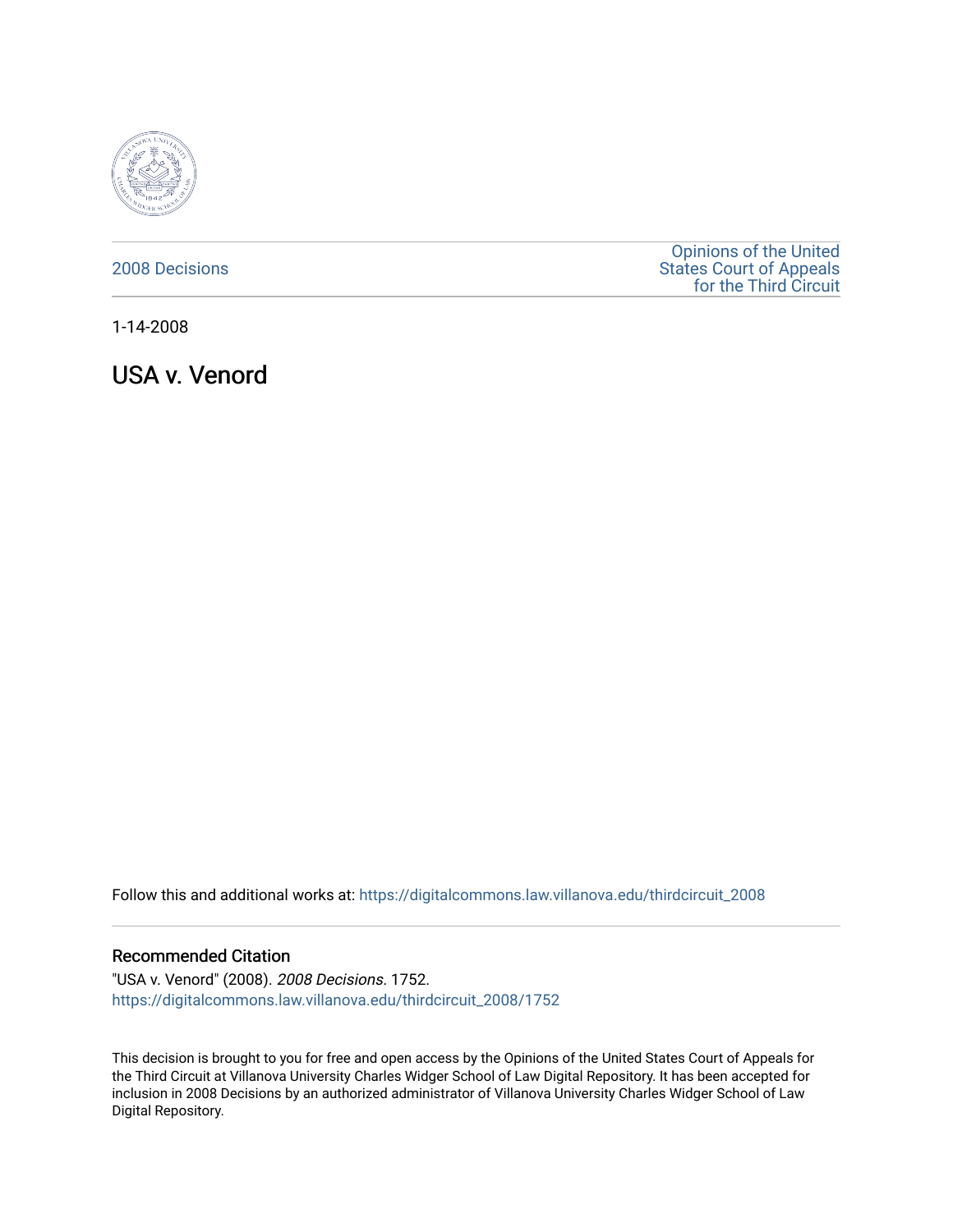## NOT PRECEDENTIAL

## UNITED STATES COURT OF APPEALS FOR THE THIRD CIRCUIT

No. 06-2880 \_\_\_\_\_\_\_\_\_\_\_\_

\_\_\_\_\_\_\_\_\_\_\_\_

### UNITED STATES OF AMERICA

v.

SEIDE VENORD,

\_\_\_\_\_\_\_\_\_\_\_\_

 *Appellant*

On Appeal from the United States District Court for the District of Eastern Pennsylvania District Court No.: 05-cr-0226 District Judge: Honorable John R. Padova

\_\_\_\_\_\_\_\_\_\_\_\_

Submitted Under Third Circuit LAR 34.1(a) January 8, 2008

Before: FISHER, HARDIMAN and ALDISERT, *Circuit Judges*.

(Filed: January 14, 2008)

# OPINION OF THE COURT \_\_\_\_\_\_\_\_\_\_\_\_

l

HARDIMAN, *Circuit Judge*.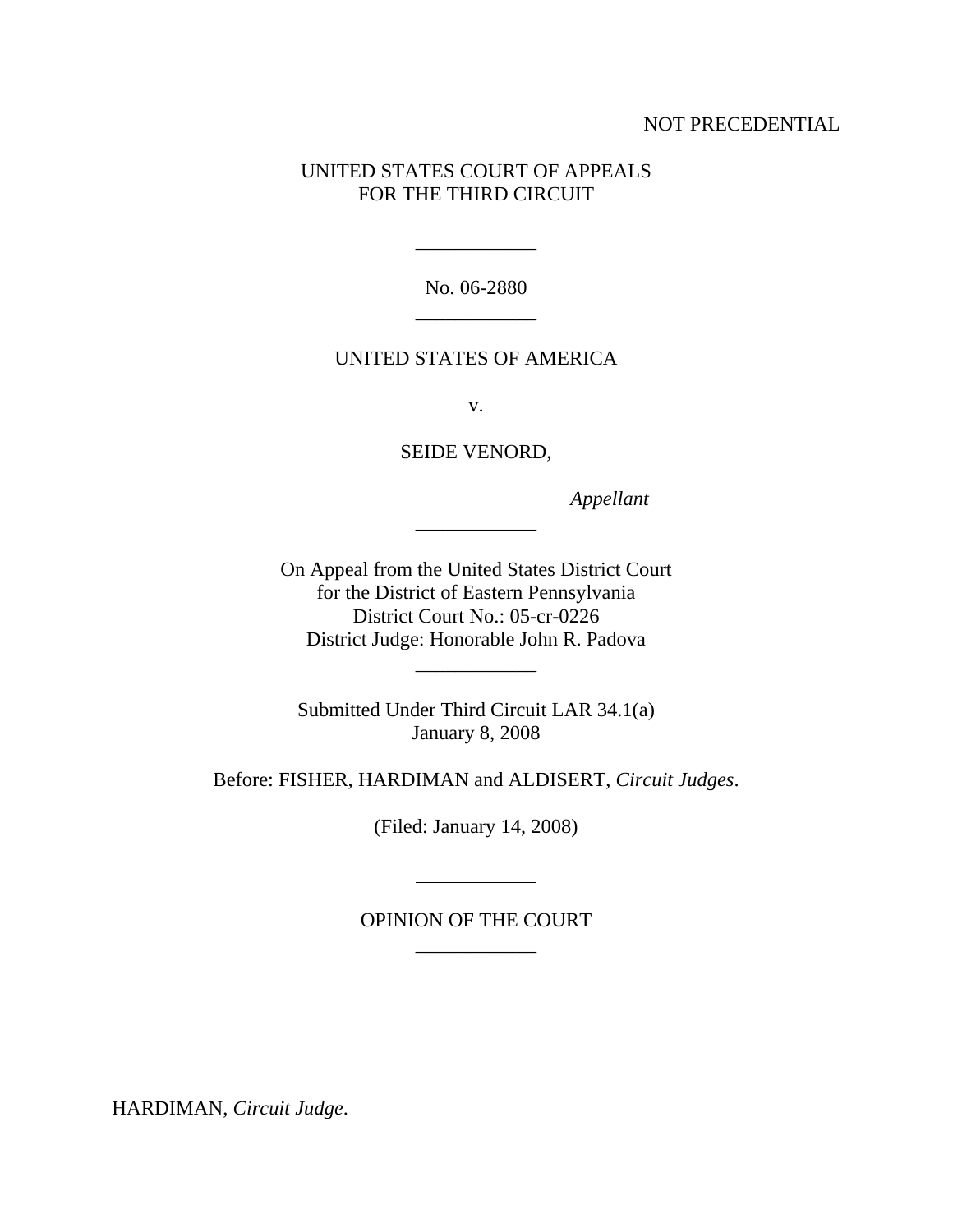Seide Venord appeals his judgment of conviction on forty-three counts of money laundering following a jury trial. "We construe the evidence in the light most favorable to the government, as the verdict winner." *United States v. Kemp*, 500 F.3d 257, 265 n.4 (3d Cir. 2007) (citation omitted).

Venord owned and operated a Philadelphia check-cashing business which was the target of a sting operation by the Bureau of Immigration and Customs Enforcement. Beginning in August 2003, a male informant using twenty different identification cards — five of which depicted photographs of women — purchased blank money orders with cash that he sometimes told Venord was "drug money." The informant wired some \$150,000 in cash, exchanged nearly \$118,000 for money orders, and paid almost \$42,000 in fees to Venord, who was either present for, or participated in, all forty-three transactions for which he was convicted.

On appeal, Venord claims that the District Court erred when it instructed the jury that the trial was a "quest for truth" and defined reasonable doubt as an "honest doubt." Because Venord failed to object to the jury charge, we review for plain error, *see United States v. Milan*, 304 F.3d 273, 284 (3d Cir. 2002), which requires Venord to show: (1) an error; (2) which is clear or obvious; and (3) which affects substantial rights; and (4) which "seriously affect[ed] the fairness, integrity, or public reputation of judicial proceedings." *United States v. Olano*, 507 U.S. 725, 733-34 (1993). "It is the rare case in which an improper instruction will justify reversal of a criminal conviction when no objection has

2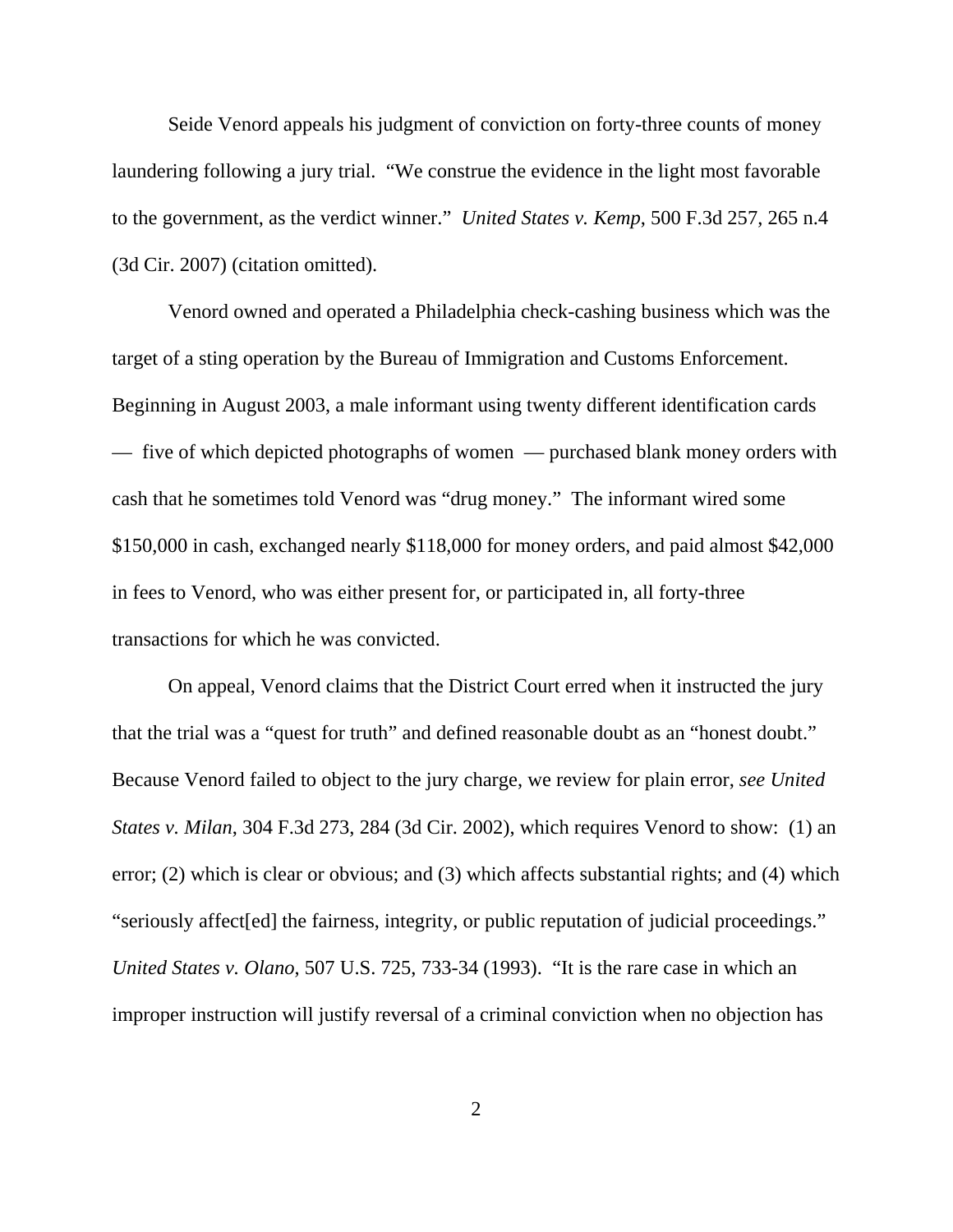been made in the trial court." *Albrecht v. Horn*, 485 F.3d 103, 129 (3d Cir. 2007) (quoting *Henderson v. Kibbe*, 431 U.S. 145, 154 (1977)).

Because the Due Process Clause requires the government to prove a criminal defendant's guilt beyond a reasonable doubt, "trial courts must avoid defining reasonable doubt so as to lead the jury to convict on a lesser showing than due process requires." *United States v. Hernandez*, 176 F.3d 719, 728 (3d Cir. 1999) (citation omitted). When a trial court defines the term "reasonable doubt," no particular words are required; instead, "[t]he law requires only that the concept be correctly conveyed to the jury when it is defined." *Id.* (citations and internal quotation marks omitted). When faced with a challenge to jury instructions, "we consider the totality of the instructions and not a particular sentence or paragraph in isolation. The issue is whether [. . .] the charge as a whole fairly and adequately submits the issues in the case to the jury." *United States v. Thayer*, 201 F.3d 214, 221 (3d Cir. 1999) (internal citations and quotation marks omitted).

When we apply the foregoing principles to Venord's case, it is clear that the District Court did not err. First, we note that twice the District Court properly defined guilt beyond a reasonable doubt. *See Appendix* at 606-08 and 630-32. Moreover, the District Court repeatedly stated that the Government bore the burden of proving Venord's guilt beyond a reasonable doubt. *See id.* at 615, 619, 621, 623-24. For these reasons, and because we have held that jury instructions defining "reasonable doubt" as "honest doubt"

3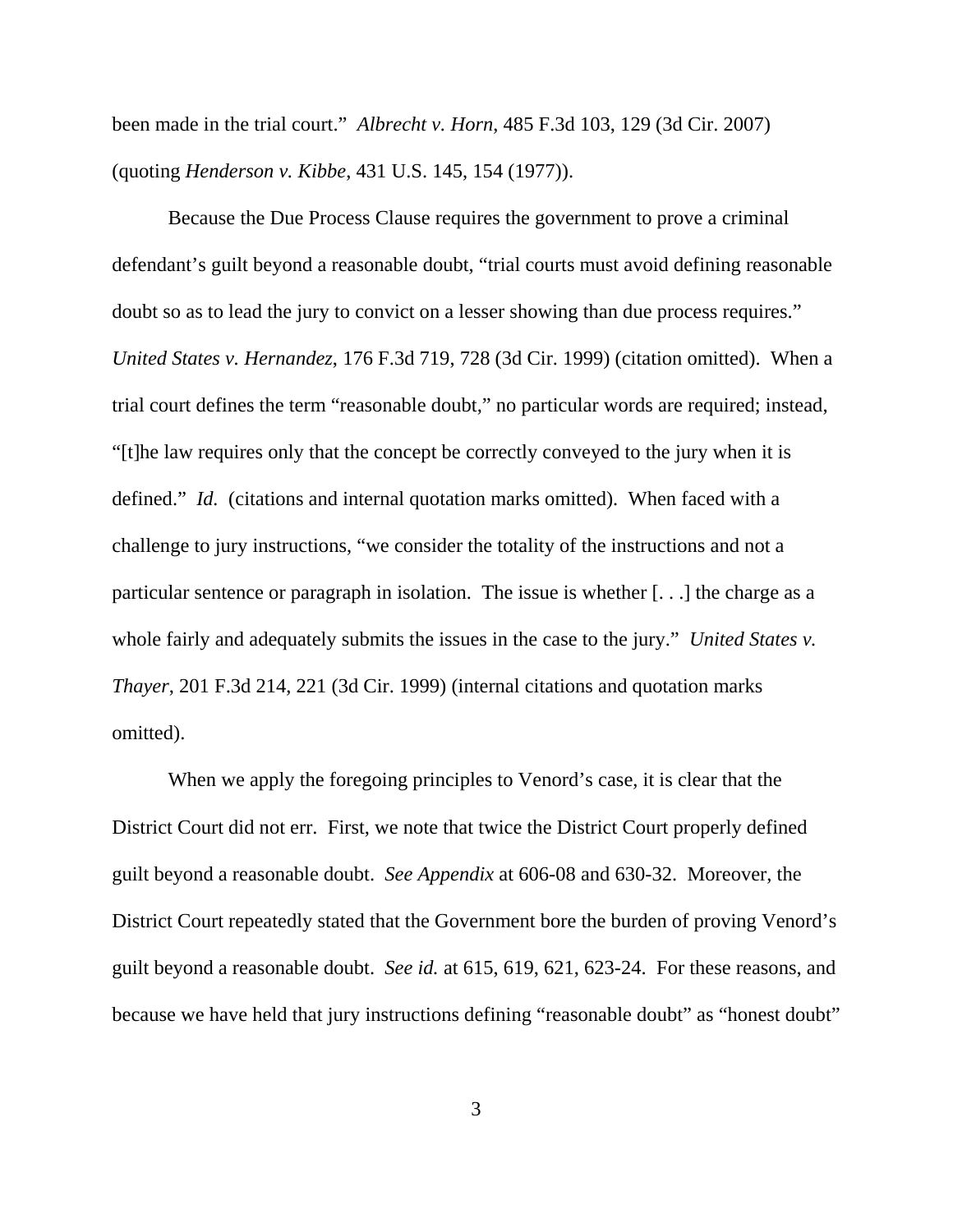are not erroneous, *see, e.g., United States v. Polan*, 970 F.3d 1280, 1286 (3d Cir. 1992), we find no error in the District Court's use of the phrase "honest doubt."

Although the District Court defined the *trial* as "a quest for truth as to the facts," it did not define "reasonable doubt" as the "quest for truth." Instead, the District Court was merely explaining to the jury the purpose of trials. *See Smith v. Borough of Wilkinsburg,* 147 F.3d 272, 278 (3d Cir. 1998) ("[i]t is black letter law that it is the inescapable duty of the trial judge to instruct the jurors, fully and correctly, on the applicable law of the case, and to guide, direct, and assist them toward an intelligent understanding of the legal and factual issues involved *in their search for the truth.*") (citation, alterations, and internal quotation marks omitted) (emphasis added). The District Court in no way equated — or even connected — the Government's burden of proof with this quest. That being so, we cannot see how this reference could have confused the jury about the Government's burden of proof, particularly when the trial judge repeatedly reminded the jury of the Government's burden and its parameters. *See Milan,* 304 F.3d 273, 285-86 (explaining that a court's "single, isolated utterance of the phrase 'moral certainty'" in its discussion of reasonable doubt did not require reversal where the jury instructions viewed as a whole included the proper burden of proof and the meaning of reasonable doubt was explained at length).

Read in context, the phrase "quest for truth" did not encourage jurors to convict Venord based on their individual views of the truth. Thus, the instructions at issue here are materially distinguishable from the improper charge given in *Hernandez*. *See* 176